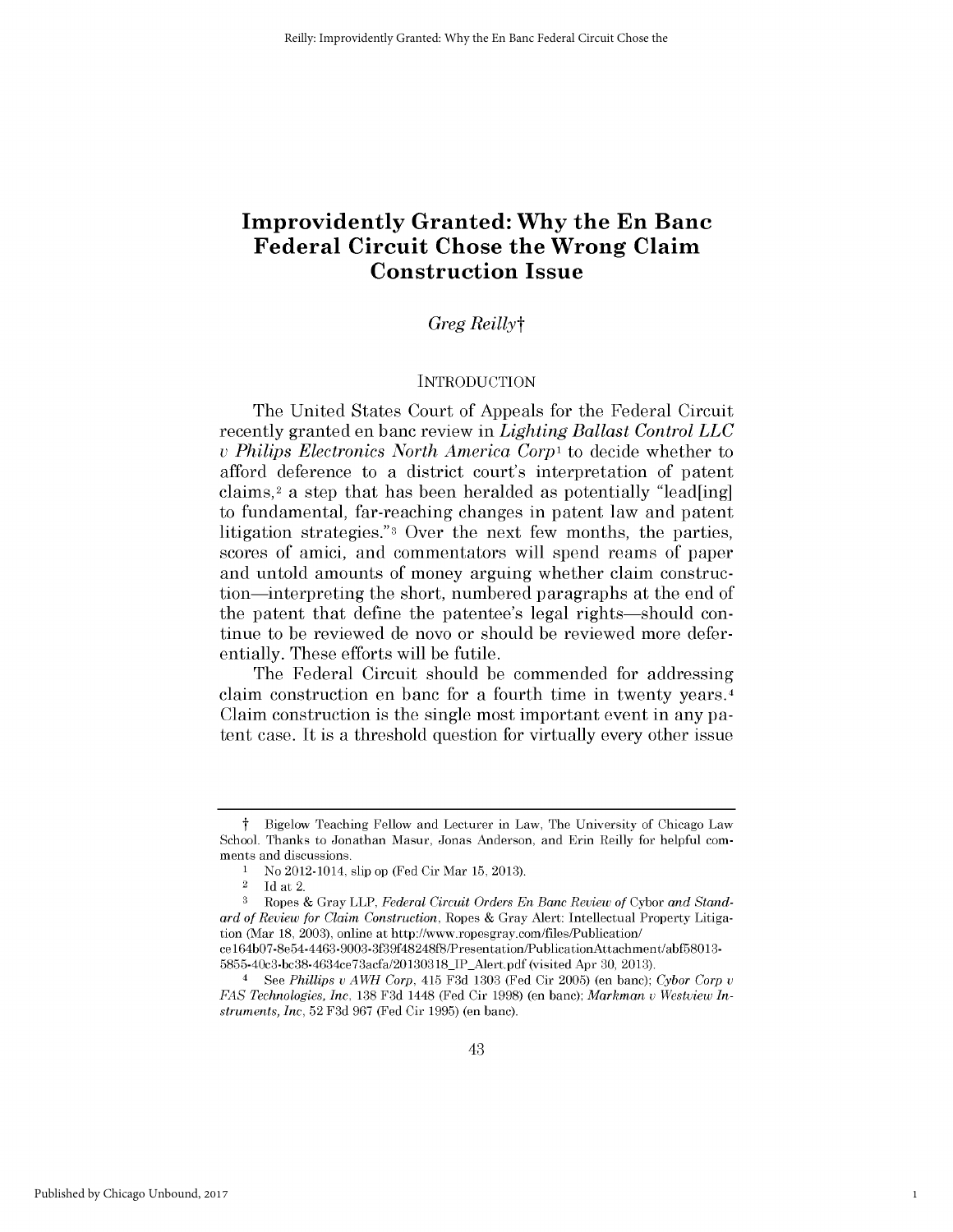# *The University of Chicago Law Review Dialogue* 44 [80:43

and is often case dispositive or, at least, case determinative.5 Scholars, judges, and practitioners criticize the Federal Circuit's claim construction doctrine for creating unpredictability and uncertainty, **high** reversal rates, panel dependence, disincentives to settle, and increased litigation costs. 6 These problems normal**ly** are ascribed to one or both of two causes: **(1)** institutional design, and primarily the Federal Circuit's de novo review of claim construction; and (2) a deep and persistent methodological split over the relative effect on claim interpretation of the description of the invention in the patent specification and the "ordinary" meaning of claim language as derived from dictionaries, expert testimony, and other extrinsic sources.

It is not surprising that the Federal Circuit chose the first issue to review en banc. The standard of review for claim construction has been the more popular target for scholars and judges, with deferential review seen as a panacea that will cure all that ails the claim construction precedent. Yet, it was the wrong choice. Increased deference to district court claim constructions will do little or nothing to improve claim construction as long as the methodological split remains. And because the proper standard of review depends on the nature of the claim construction inquiry, the Federal Circuit cannot even effectively resolve this issue without first resolving the methodological *schism.*

The best path forward for the Federal Circuit is to dismiss the grant of en banc review in *Lighting Ballast* as improvidently granted and wait for an en banc petition that presents the methodological split. This will not happen. Instead, the Federal Circuit likely will adopt a more deferential standard of review, and practitioners and scholars will herald a new day of certainty and predictability in claim construction, only to find a few years from now that claim construction is just as unpredictable and uncertain, panel dependent, and prone to reversal as ever.

**<sup>5</sup> See** R. Polk Wagner and Lee Petherbridge, *Did Phillips Change Anything? Empirical Analysis of the Federal Circuit's Claim Construction Jurisprudence,* in **S.** Balganesh, ed, *Intellectual Property and the Common Law* \*4 (forthcoming **2013),** online at http://papers.ssrn.com/sol3/papers.cfm?abstract\_id=1909028 (visited Apr 30, 2013).

**<sup>6</sup>**See Kimberly **A.** Moore, *Are District Court Judges Equipped to Resolve Patent Cases?,* **15** Harv **J** L **&** Tech **1, 27-28** (2001); Kristen Osenga, *Linguistics and Patent Claim Construction,* **38** Rutgers L **J 61,** 64 **(2006);** R. Polk Wagner and Lee Petherbridge, *Is the Federal Circuit Succeeding? An Empirical Assessment of Judicial Performance,* **152 U** Pa L Rev **1105, 1169-70** (2004).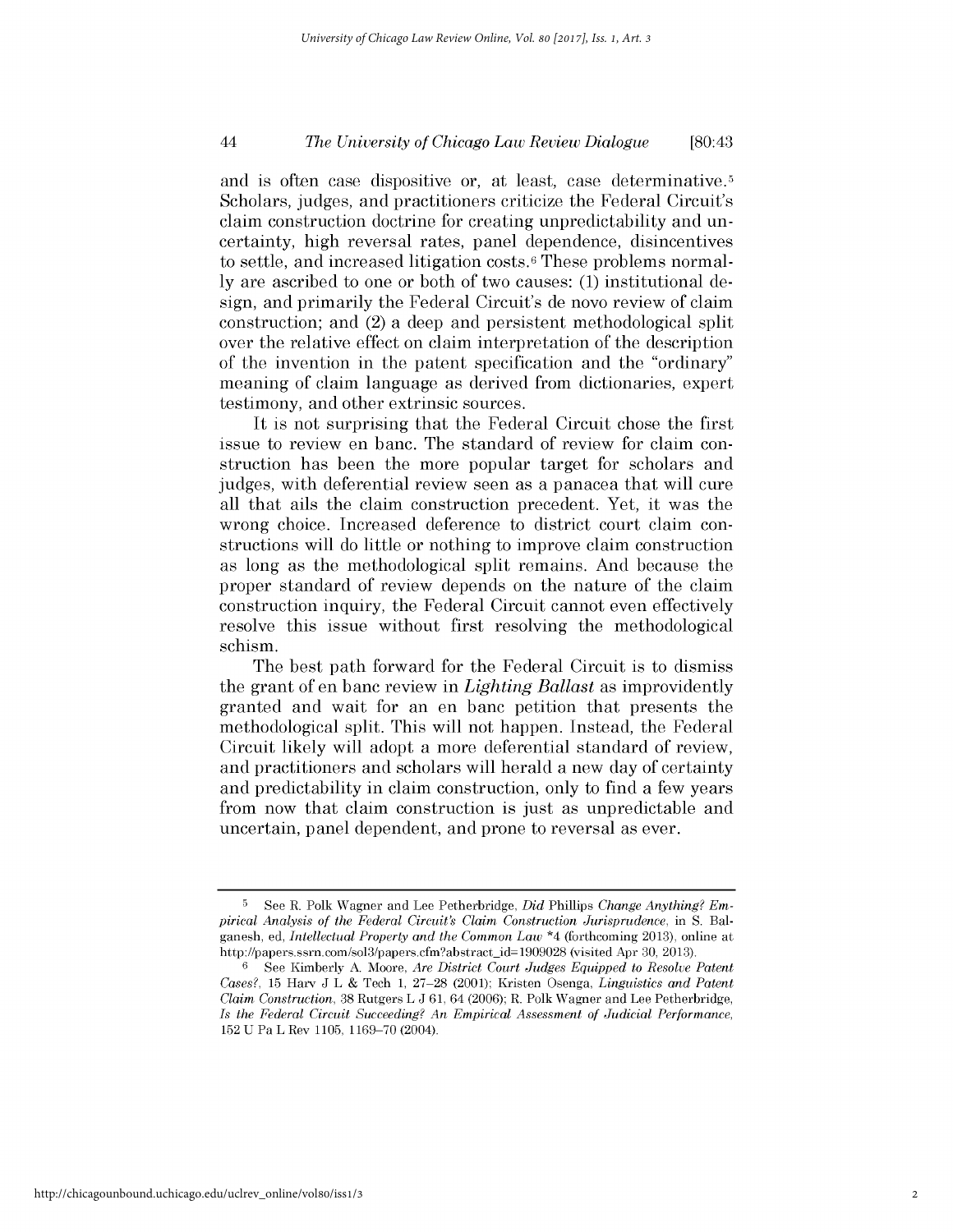# **I. THE** FEDERAL **CIRCUIT'S CLAIM CONSTRUCTION** PROBLEM

Before the mid-1990s, the legal doctrine of patent claim construction was underdeveloped, as claim construction was left to juries or resolved **by** judges on the **fly** during bench trials. Once the Supreme Court assigned claim construction to trial judges in *Markman u Westview Instruments, Inc,7* claim construction received more judicial and scholarly attention, and two splits quickly developed in the Federal Circuit's case law.

First, Federal Circuit opinions diverged as to whether claim construction was purely a matter of law reviewed de novo or had factual components reviewed under a deferential clearly erroneous standard of review. The en banc Federal Circuit resolved this issue in *Cybor Corp v FAS Technologies, Inc,8* holding that claim construction was purely a question of law reviewed de no*vo. <sup>9</sup>Cybor,* however, has come under persistent attack from the patent community, with judges and scholars repeatedly arguing that claim construction has factual components that should be reviewed deferentially. **10**

Second, a methodological split developed in Federal Circuit claim construction decisions. **A** claim-centric methodology applied a heavy presumption in favor of the ordinary meaning of claim terms to a skilled person in the field at the time of invention, as derived from treatises, dictionaries, or other extrinsic sources. This methodology only consulted how claim terms were used in the patent specification's description of the invention late in the claim construction process and for very limited purposes." **A** specification-centric methodology emphasized that the

**<sup>7</sup> 517 US 370, 391 (1996).**

**<sup>8 138</sup> F3d** 1448 (Fed Cir **1998)** (en banc).

**<sup>9</sup> Id** at 1456.

**<sup>10</sup>** See, for example, *Retractable Technologies, Inc u Becton, Dickinson and Company,* **659 F3d 1369, 1373** (Fed Cir 2011) (Moore dissenting from denial of rehearing en banc); *Amgen Inc u Hoechst Marion Roussel, Inc,* 469 **F3d 1039,** 1040-46 (Fed Cir **2006)** (denying en banc review, with seven judges concurring or dissenting from denial of rehearing en banc and arguing for various levels of deference to district court claim construction). See also **J.** Jonas Anderson and Peter **S.** Menell, *Informal Deference: An Historical, Empirical, and Normative Analysis of Patent Claim Construction,* **108** Nw **U** L Rev **\*61-71** (forthcoming 2014), online at http://papers.ssrn.com/sol3

<sup>/</sup>papers.cfmabstract id=2150360 (visited May **7, 2013);** Craig Allen Nard, *A Theory of Claim Interpretation,* 14 Harv **J** L **&** Tech **1, 9-10** (2000).

**<sup>11</sup>** See, for example, *Texas Digital Systems, Inc u Telegenix, Inc,* **308 F3d 1193, 1202-05** (Fed Cir 2002). See also Christopher **A.** Cotropia, *Patent Claim Interpretation Methodologies and Their Claim Scope Paradigms,* 47 Wm **&** Mary L Rev 49, **90-91 (2005).**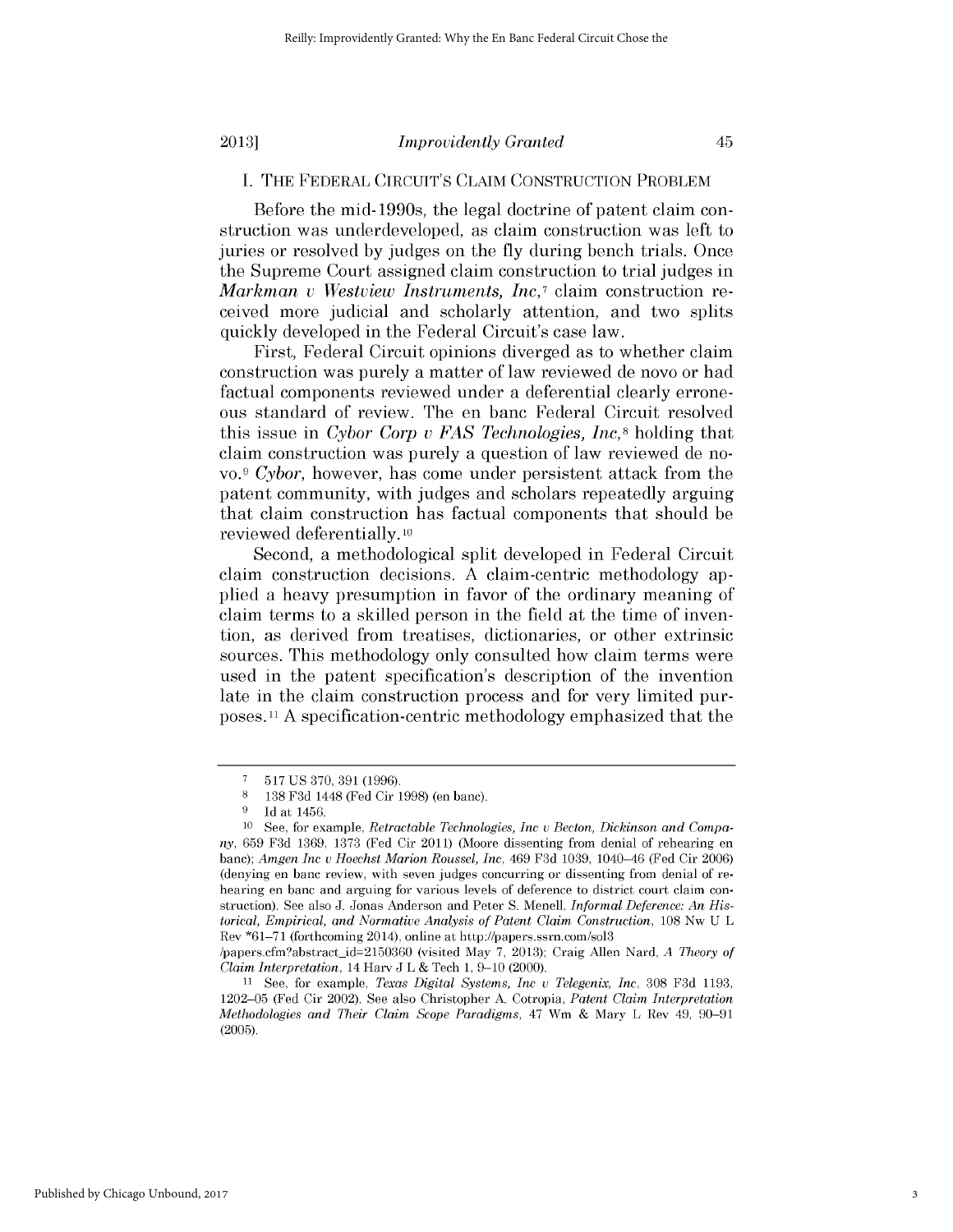# *The University of Chicago Law Review Dialogue* 46 [80:43

use of claim terms in the patent's specification was "the single best guide to the meaning of a disputed term," and relied on extensive and early use of the specification to define the disputed claim term. 12

The Federal Circuit granted en banc review in *Phillips v AWH Corpl3* to resolve this methodological dispute. In this **2005** en banc decision, the Federal Circuit seemed to endorse the specification-centric methodology when reciting the appropriate legal standards for claim construction.<sup>14</sup> However, when it addressed the actual claim term under review, it adopted a construction based on the "generic meaning" of the term derived from a dictionary, rejecting a construction derived from the description of the term in the specification.<sup>15</sup> As a result, both competing lines of authority have cited *Phillips* as support for their position.16 Recent empirical work shows that the Federal Circuit's methodological split remains as prevalent as before *Phillips.17* **If** anything, the methodological split has become stronger, as a third distinct methodology can now be identified in the case law: looking to the specification to identify the patentee's "actual invention," then tailoring the claim language as necessary to capture this "actual invention." **<sup>18</sup>**

Thus, in recent years, the Federal Circuit has faced two primary claim construction issues, both of which it had previous**ly** failed to resolve en banc. Each issue has been raised in numerous petitions for en banc review. The Federal Circuit declined opportunities to address the methodological split en

**<sup>17</sup>**Wagner and Petherbridge, *Did Phillips Change Anything?* at \*20-22, **30** (cited in note **5).**

**<sup>18</sup>**See, for example, *Arlington Industries, Inc v Bridgeport Fittings, Inc,* **632 F3d** 1246, **1258** (Fed Cir 2011) (Lourie concurring in part and dissenting in part). **By** starting with the description of the invention in the specification and then interpreting claim terms creatively to reflect this invention, this third approach differs from the traditional specification-centric methodology, which starts with a specific claim term and then looks to the usage of this term in the specification to define the term. See generally Greg Reil*ly, Judicial Capacities and Patent Claim Construction,* 20 Mich Telecomm **&** Tech L Rev (forthcoming 2014).

*<sup>12</sup> Vitronics Corp u Conceptronic, Inc,* **90 F3d 1576, 1582** (Fed Cir **1996).** See also Cotropia, 47 Wm **&** Mary L Rev at **87, 105** (cited in note **11).**

**<sup>13</sup>**415 **F3d 1303** (Fed Cir **2005)** (en banc).

<sup>14</sup>**Id** at **1315-17,** 1320-24.

**<sup>15</sup> Id** at 1324-27.

**<sup>16</sup>**Compare *On Demand Machine Corp v Ingram Industries, Inc,* 442 **F3d 1331, 1337-38** (Fed Cir **2006)** (describing *Phillips* as emphasizing a specification-centric methodology), with *Retractable Technologies,* **659 F3d** at **1371-72** (Moore dissenting from denial of rehearing en banc) (citing *Phillips* as having resolved the methodological split in favor of a claim-centric approach).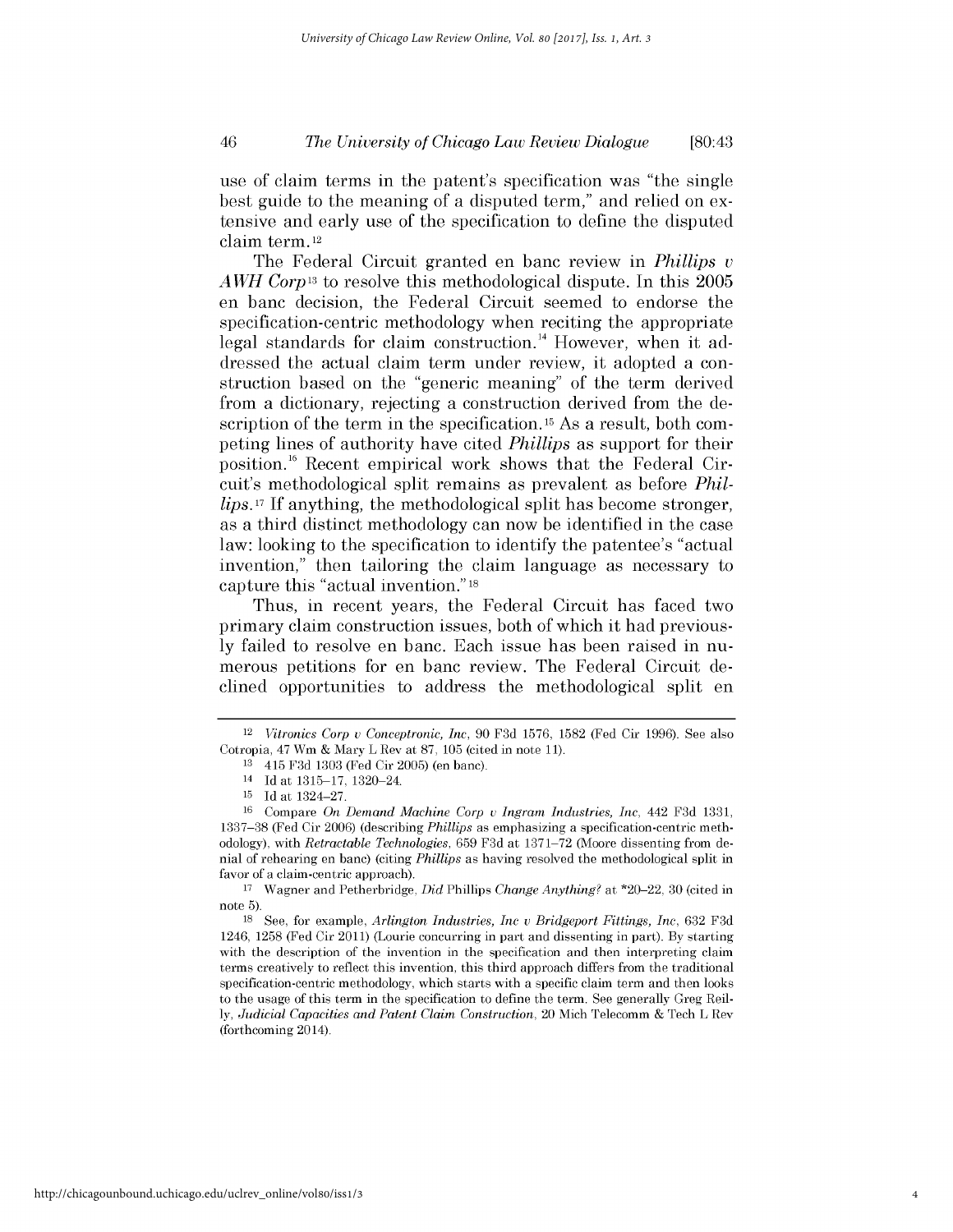banc,19 choosing instead to address the standard of review en banc in *Lighting Ballast.* That choice was a mistake.

# **II. RESOLVING THE STANDARD** OF REVIEW BEFORE METHODOLOGY **IS COUNTERPRODUCTIVE**

Increased deference to the district court's claim construction will not have a substantial impact on the primary problems that plague claim construction, at least as long as the methodological schism remains. The Federal Circuit's claim construction jurisprudence has been criticized for creating both ex ante unpredictability as to patent scope before litigation and ex post uncertainty in litigation even after the district court has issued its claim construction order. Theoretically, deferential review of claim construction will reduce ex post uncertainty **by** decreasing the chances that a district court claim construction will be reversed on appeal. But, **by** definition, it will have no impact on ex ante unpredictability, since the increased chances that the **dis**trict court's claim construction will be the legally operative determination of patent scope cannot improve public notice of patent scope until *after* that construction is issued in litigation. Because the choice between claim construction methodologies drives case outcomes, ex ante unpredictability will remain rampant unless and until the Federal Circuit resolves its methodological schism.20

**A** reduction in ex post uncertainty in litigation could have positive benefits **by** removing disincentives to settle and decreasing litigation costs. But the costs of ex post uncertainty in litigation pale in comparison to the costs of the ex ante unpredictability of patent claim scope before litigation. Few patents are litigated and fewer still are litigated through a district court claim construction. Moreover, ex ante unpredictability creates significant inefficiencies in primary behavior, as a party may engage in unintentional infringement that could have been cheaply avoided, refrain from productive activities not actually within the claim scope, pay unnecessary royalties, and undertake costly litigation.21 Leading commentators have identified ex

**<sup>19</sup> See,** for example, *Retractable Technologies,* **659 F3d** at **1373** (Moore dissenting from denial of rehearing en bane) (urging the court to consider both methodological and standard-of-review issues en banc).

<sup>20</sup>See Wagner and Petherbridge, **152 U** Pa L Rev at **1170, 1176-77** (cited in note **6).**

<sup>21</sup>**See** William R. Hubbard, *Efficient Definition and Communication of Patent Rights: The Importance of Ex Post Delineation,* **25** Santa Clara Computer **&** High Tech L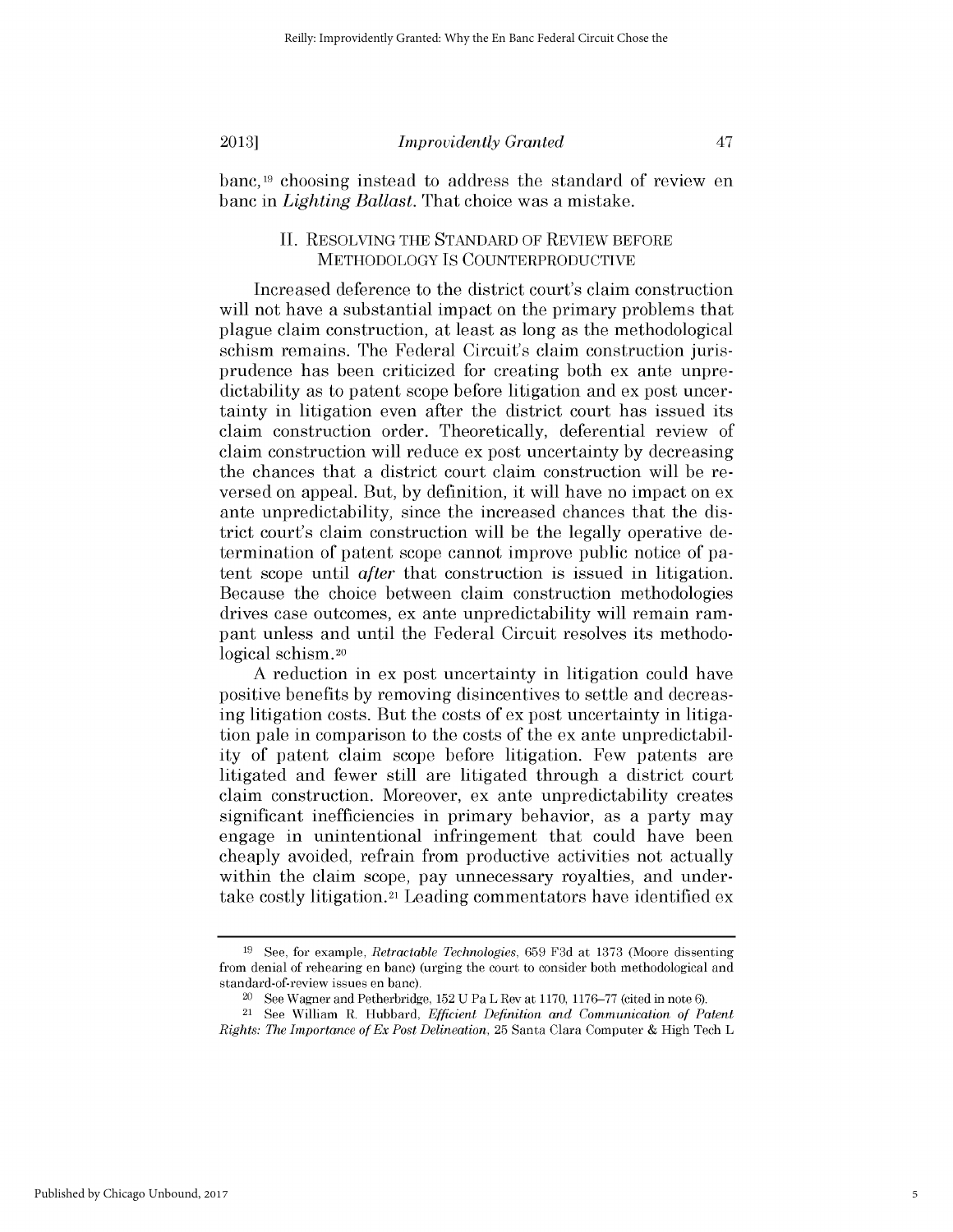ante unpredictability of patent scope, caused at least in part **by** unpredictable interpretive methodologies, as a prime cause for the patent system's failures.22

Moreover, increased deference to the district court's claim construction is unlikely to generate even the limited benefits of greater ex post certainty in litigation, at least as long as the methodological schism remains. Empirical studies have found that the Federal Circuit's **high** reversal rate of district court claim constructions is driven **by** the methodological split; that **is,** when the Federal Circuit panel disagrees with the district judge's claim construction, it is normally because the district court applied a different methodology than that preferred **by** the panel. One study attributed **75** percent to **82** percent of Federal Circuit claim construction reversals to the methodological split.23

When a district court chooses between the two competing methodological approaches to claim construction-for example, whether to emphasize the ordinary meaning found in extrinsic sources, or the description of the invention in the specificationit is adopting a particular legal standard or test for resolving claim construction. Courts, including the Federal Circuit, review whether a district court applied the correct legal standard or test for resolving an issue de novo, even when the issue itself **is** subject to deferential review.<sup>24</sup> Thus, changing the standard of

<sup>24</sup>**See,** for example, *MarcTec, LLC v Johnson & Johnson,* 664 **F3d 907, 915-16** (Fed Cir 2012) ("Whether the district court applied the correct legal standard [for an exceptional case] under *§* **285** is a question this court reviews *de novo,* and we review the court's exceptional case finding for clear error."); *Cancer Research Technology Ltd v Barr Laboratories, Inc,* **625 F3d** 724, **728-29** (Fed Cir 2010) ("We review a district court's determination of prosecution laches for abuse of discretion, but we review the legal standard applied **by** the district court *de novo.")* (citations omitted); *Glass v United States,* **258 F3d** 1349, **1353** (Fed Cir 2001) ("The underlying question of whether the shareholders are third party beneficiaries to the alleged contract is a mixed question of law and fact, but the appropriate test for third party beneficiary status is a question of law that we review de novo.").

**J 327, 338 (2009);** Jeffrey **A.** Lefstin, *Claim Construction, Appeal, and the Predictability of Interpretive Regimes,* **61 U** Miami L Rev **1033,** 1041-42 **(2007).**

<sup>22</sup> See, for example, James Bessen and Michael **J.** Meurer, *Patent Failure: How Judges, Bureaucrats, and Lawyers Put Innovators at Risk* **10** (Princeton **2008). 23 See** Wagner and Petherbridge, **152 U** Pa L Rev at 1143-45 (cited in note **6).** See

also David L. Schwartz, *Practice Makes Perfect? An Empirical Study of Claim Construction Reversal Rates in Patent Cases,* **107** Mich L Rev **223,** *265-66* **(2008)** (identifying methodological inconsistencies as a potential cause of high claim construction reversal rates); Kimberly **A.** Moore, Markman *Eight Years Later: Is Claim Construction More Predictable?,* **9** Lewis **&** Clark L Rev **231,** 247 **(2005)** (suggesting methodological issues as the most likely cause for high claim construction reversal rates). But see Anderson and Menell, **108** Nw **U** L Rev at **\*57-59** (cited in note **10)** (finding the recent decrease in Federal Circuit reversal rates despite persistence of methodological split).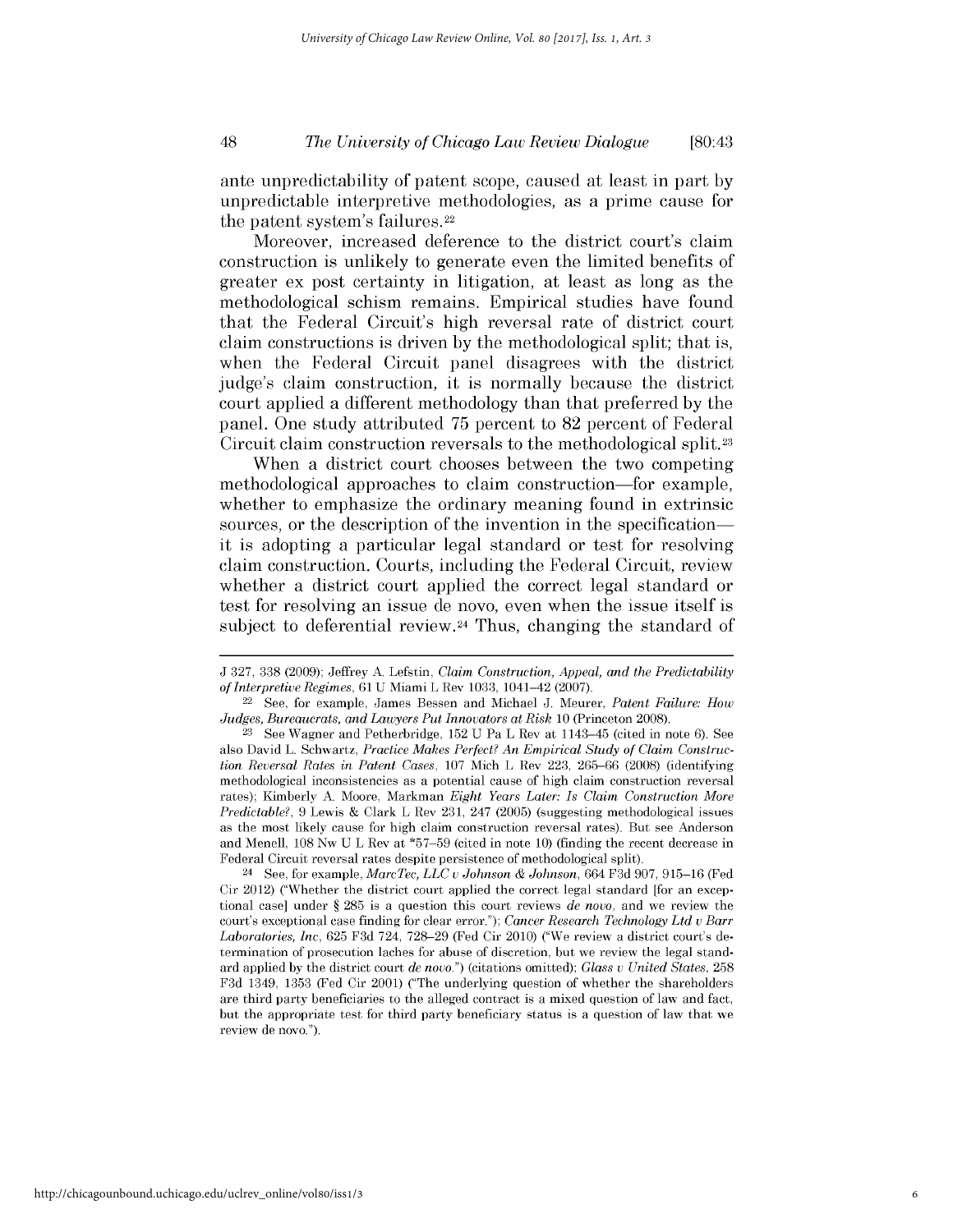review for claim construction will have limited impact on the bulk of reversals where the district court chose the wrong side of the methodological split from that preferred **by** the Federal Circuit panel. Its impact will be only on the remaining one-fifth to one-quarter of claim construction reversals, providing at most a marginal effect on ex post certainty in litigation.

Because the appellate standard of review for claim construction will have no effect on the more important problem of ex ante unpredictability of claim scope before litigation and at best a marginal impact on the less important problem of ex post uncertainty during litigation, the Federal Circuit's en banc proceedings in *Lighting Ballast* are hardly worth the effort and money that the court, the parties, and the patent community will expend. Not only are the proceedings of limited value, they are affirmatively detrimental **by** consuming the Federal Circuit's limited resources-physical, political, and psychological-for en banc proceedings, distracting from the far more important methodological split, and creating false expectations that the Federal Circuit's claim construction problems will be cured as soon as a more deferential standard of review is adopted.

#### III. **THE** IMPOSSIBILITY OF **RESOLVING THE STANDARD** OF REVIEW BEFORE METHODOLOGY

The proper standard of review depends on the nature of the issue being reviewed. Findings of historical facts are subject to deferential clear error review in **civil** cases in recognition of the district court's expertise and superior position in weighing evidence and resolving credibility determinations.25 Legal questions are subject to unfettered de novo review because of the relative competence of appellate courts and the need for consistency and coherent development of the law.26 And the standard for mixed questions of fact and law depends on whether the trial court or appellate court is better positioned to decide the issue and whether the questions of law or questions of fact are likely to predominate the mixed question.27 Which of these categories best describes claim construction depends on the specific methodological approach to claim construction.

**<sup>25</sup>**George **C.** Pratt, **19** *Moore's Federal Practice §* **206.03[3]** at **206-16** (Matthew Bender **3d** ed 2012).

**<sup>26</sup>Id** at *§* 206.04[2] at 206-24 to **-25.**

**<sup>27</sup>Id** at *§* 206.04[3][a]-[b] at **206-25** to **-28.**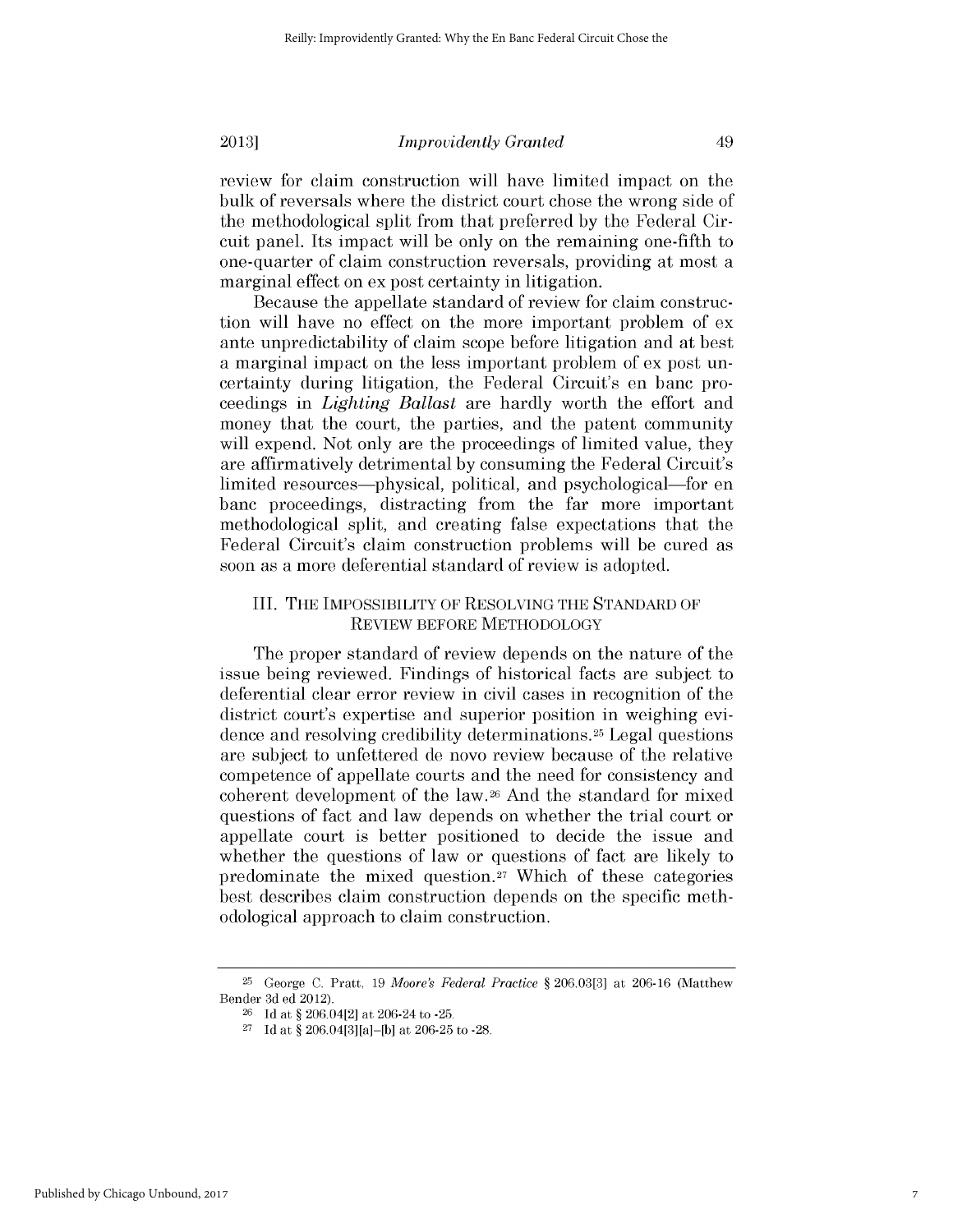# *The University of Chicago Law Review Dialogue* **50** [80:43

In general, a claim construction methodology that emphasizes use of a claim term in the patent document itself and **dis**courages use of expert testimony and other extrinsic evidence about the general meaning to a skilled person in the field—the specification-centric approach being an example-looks more like the quintessentially legal task of interpreting a written document, which appellate courts are as capable of as trial courts and therefore review de novo.<sup>28</sup> To the extent that this approach leaves some room for extrinsic evidence about a skilled person's knowledge and understanding, rendering claim construction a mixed question, de novo review likely would still be appropriate because legal questions regarding the written document itself would predominate.

On the other hand, like the claim-centric approach, a claim construction methodology that emphasizes the ordinary or plain meaning that a claim term would have in the abstract to a skilled person in the field, rather than emphasizing the disclosure of the patent itself, would require an inquiry more like the historical fact finding normally entitled to deferential review.<sup>29</sup> This approach may constitute a mixed question because it calls for a limited inquiry into the disclosure of the patent specification to determine whether the plain meaning has been clearly rebutted. Nevertheless, the factual issues about a skilled person's abstract understanding likely would predominate over the limited role given to the written document and justify deferential review.

Finally, depending on how the third competing claim construction methodology—tailoring the claim language as necessary to reflect the "actual invention" disclosed in the patent specification-is characterized, it could be seen as **(1)** an exercise in interpretation of a written document, subject to de novo review, or (2) identification of the historical fact of what a skilled person in the field would understand the patentee to have invented, subject to deferential review. Notably, the Federal Circuit reviews the similar question of whether the patent specification

**<sup>28</sup> See,** for example, *Valley National Bank u Abdnor,* **918 F2d 128, 130** (10th Cir **1990).**

**<sup>29</sup> See,** for example, *National Union Fire Insurance Co of Pittsburgh, PA* v *Circle, Inc,* **915 F2d 986, 989** (5th Cir **1990)** (stating that contract interpretation is reviewed deferentially if **it** is based on extrinsic evidence about party intent).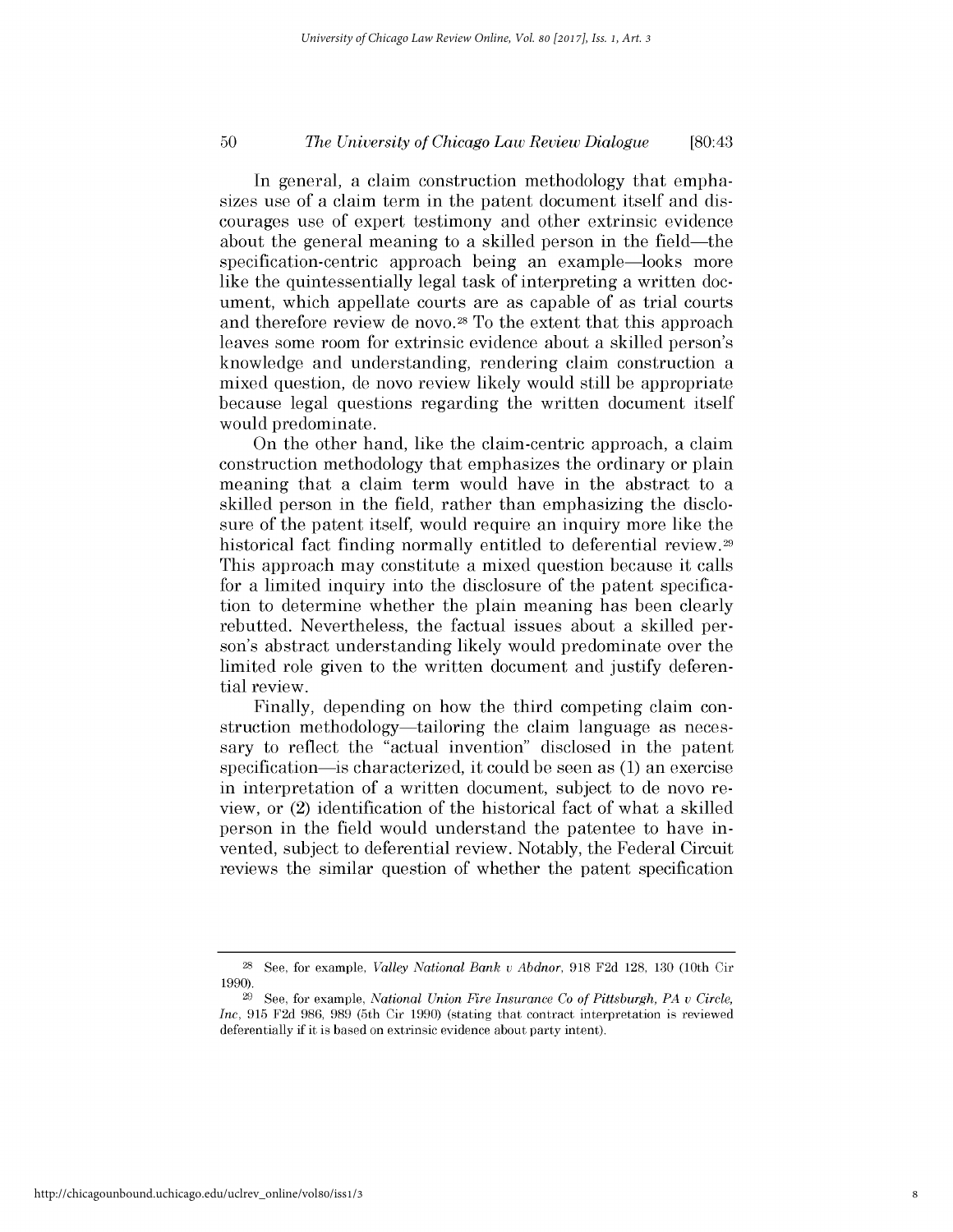sufficiently describes the invention for purposes of patent validity as a factual question reviewed deferentially on appeal.<sup>30</sup>

Because different methodological approaches could dictate different standards of review, the standard of appellate review of claim construction cannot be fully or reliably determined without first resolving the methodological division. Doing so will lead to an uninformed decision that lacks a sound theoretical justification. And, worse, the more deferential review that will likely result from *Lighting Ballast* may be used as a trump card in the methodological debate. **A** holding that claim construction, in full or part, is entitled to the deferential review given to fact questions may then be used as evidence that the proper claim construction methodology should emphasize factual inquiries, like the abstract meaning to a skilled person in the field.31 But the substantive legal doctrine should decide the standard of review, not the other way around. **A** decision on the far *less im*portant standard of review question could create a Trojan horse that dictates the result of the far more important methodological question, without direct consideration or resolution of that issue.

## **CONCLUSION**

Because en banc resolution of the standard of review is not only of questionable value in light of the Federal Circuit's deep split over claim construction methodology, but also could be detrimental to resolution of the far more important methodological issue, the wisest course for the Federal Circuit is to dissolve the en banc proceedings in *Lighting Ballast* as improvidently granted. The Federal Circuit does not appear to have ever taken such a step, though its rules permit **it,32** and the Supreme Court regularly dismisses writs of certiorari as improvidently granted.<sup>33</sup> Unfortunately, the claim construction standard of review has been a popular cause among judges and commentators for years,

**<sup>30</sup>** *Ariad Pharmaceuticals, Inc u Eli Lilly and Company,* **598 F3d 1336, 1355** (Fed Cir 2010) (en banc).

**<sup>31</sup>** See Anderson and Menell, **108** Nw **U** L Rev at **\*70-71** (cited in note **10)** (arguing in favor of more deferential appellate review because it would lead to greater emphasis on expert testimony and other extrinsic evidence).

**<sup>32</sup> See** United States Court of Appeals for the Federal Circuit Internal Operating Procedures #14(8), online at http://www.cafe.uscourts.gov

<sup>/</sup>images/stories/rules-of-practice/IOPsMaster.pdf (visited May **1, 2013).**

**<sup>33</sup>** See, for example, *Laboratory Corp of America Holdings u Metabolite Laboratories, Inc,* 548 **US** 124, **125 (2006).**